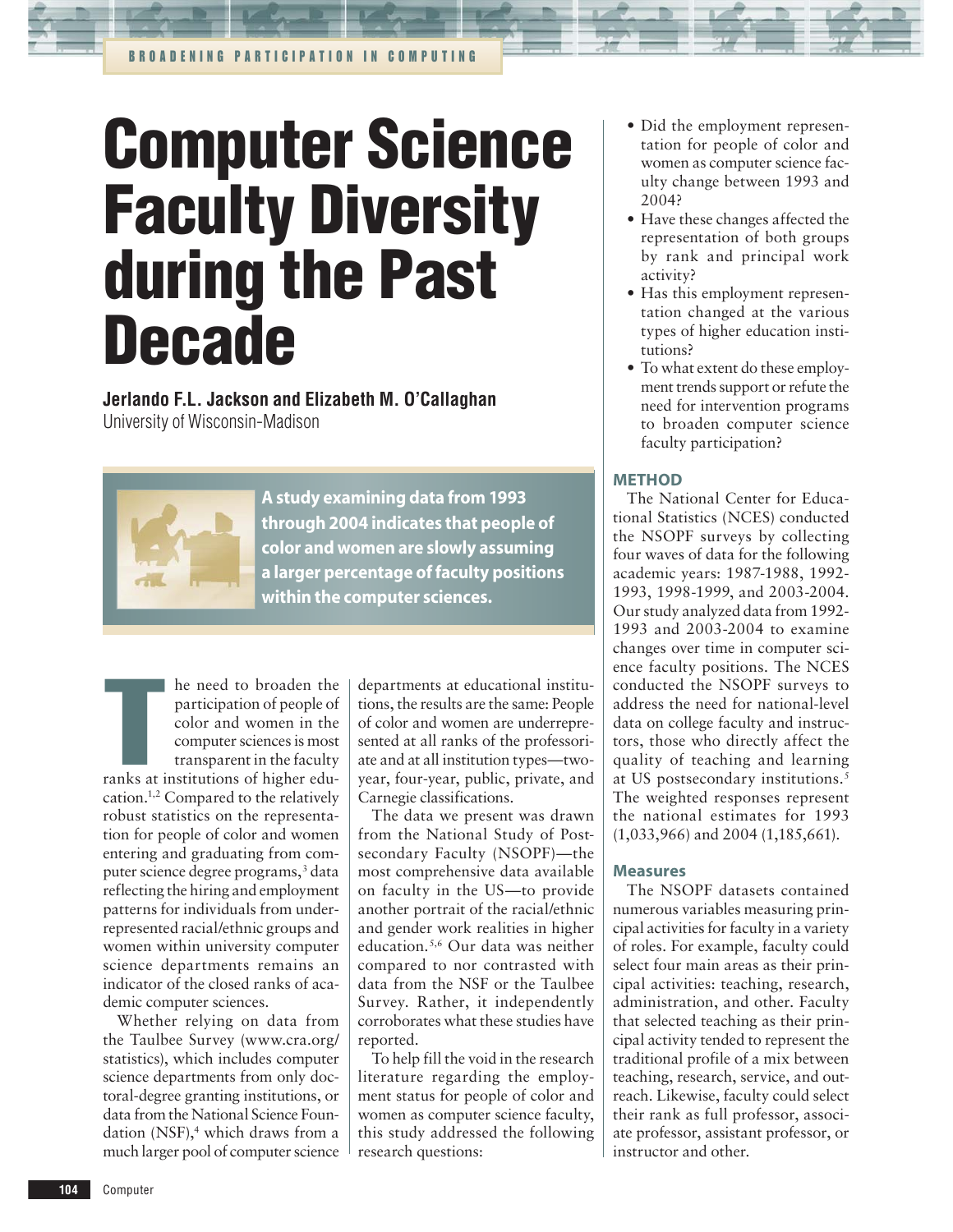

**Table 1. Percent change in distribution of full-time computer science faculty in higher education and average salary by race and ethnicity, 1993-2004.**

|                                |                      | <b>Percent change</b>             |                                                       |                 |                           |  |  |
|--------------------------------|----------------------|-----------------------------------|-------------------------------------------------------|-----------------|---------------------------|--|--|
|                                |                      | Asian/<br><b>Pacific Islander</b> | <b>African American/</b><br><b>Black not Hispanic</b> | <b>Hispanic</b> | <b>White not Hispanic</b> |  |  |
| <b>Total</b>                   |                      | 130                               | 110                                                   | 137             | 47                        |  |  |
| Gender                         |                      |                                   |                                                       |                 |                           |  |  |
|                                | Male                 | 144                               | 68                                                    | 103             | 45                        |  |  |
|                                | Female               | 209                               | 110                                                   | 867             | 47                        |  |  |
| Rank                           |                      |                                   |                                                       |                 |                           |  |  |
|                                | Full professor       | 73                                | $-51$                                                 | 104             | 63                        |  |  |
|                                | Associate professor  | 392                               | 115                                                   | 61              | 25                        |  |  |
|                                | Assistant professor  | 131                               | 71                                                    | 38              | 48                        |  |  |
|                                | Instructor and other | 172                               | 132                                                   | 169             | 46                        |  |  |
| <b>Principal activity</b>      |                      |                                   |                                                       |                 |                           |  |  |
|                                | Teaching             | 147                               | 110                                                   | 115             | 45                        |  |  |
|                                | Research             | 153                               | 410                                                   | 276             | 33                        |  |  |
|                                | Administration       | 56                                | 86                                                    | n/a             | 53                        |  |  |
| Institutional characteristics  |                      |                                   |                                                       |                 |                           |  |  |
|                                | Public               | 133                               | 157                                                   | 124             | 47                        |  |  |
|                                | Private              | 125                               | 25                                                    | 142             | 47                        |  |  |
|                                | Two-year             | 511                               | 110                                                   | 166             | 44                        |  |  |
|                                | Four-year            | 116                               | 111                                                   | 108             | 48                        |  |  |
| <b>Carnegie classification</b> |                      |                                   |                                                       |                 |                           |  |  |
|                                | Research             | 97                                | 149                                                   | $-45$           | 54                        |  |  |
|                                | Doctoral             | 235                               | 276                                                   | 61              | 38                        |  |  |
|                                | Comprehensive        | 106                               | 229                                                   | 192             | 44                        |  |  |
|                                | Liberal arts         | 22                                | 20                                                    | n/a             | 61                        |  |  |
| <b>Salary</b> (average)        |                      | 28                                | n/a                                                   | n/a             | $-.3$                     |  |  |

NOTE: Employment counts were based on the number of full-time computer science employees for each year: 17,361 in 1993 and 27,971 in 2004. Included in employment counts but not shown separately are American Indian faculty.

NOTE: The percent change value for salary has been computed using real dollars. Current dollars refers to the use of actual or real prices. Real dollars have been adjusted for inflation.

DATA SOURCE: Authors' calculations based on data from US Department of Education, National Center for Education Statistics, and 1993 and 2004 National Study of Postsecondary Faculty (NSOPF:93 and NSOPF:04).

These datasets also included important information about the institution at which the faculty member was employed, for example, institutional type and Carnegie classification. These measures were used to determine if the trends in computer science faculty representation in the academic workforce varied by institutional characteristics.

The sample of computer scientists used in our study included faculty from public/private and two-year/four-year institutions. Part-time faculty members were excluded, since we wanted to standardize our measure of computer scientists. The estimated means

and populations were calculated taking into account the sampling weights and stratification schema in each of the NSOPF surveys.<sup>5</sup>

### Procedures

To examine trends across this data, we calculated the percent change for ethnic/racial and gender groups at all institutions, as well as specific types of institutions. Because the data was cross-sectional in nature, we used a formula to calculate the change in percent from 1993 to 2004. Percent change analysis focuses on the differences in year-to-year comparisons; therefore, the results permit the tracking of key changes in employment statistics. Other empirical studies established the precedent for using percent change to measure change over time for employment status in higher education.<sup>7</sup>

## COMPUTER SCIENCE FACULTY CHANGES

Employment opportunities within higher education for computer science faculty increased significantly during the past decade. Between 1993 (17,361) and 2004 (27,971), there was a 61 percent increase in available computer science faculty positions. Therefore, any group with a percent change of less than 61 percent did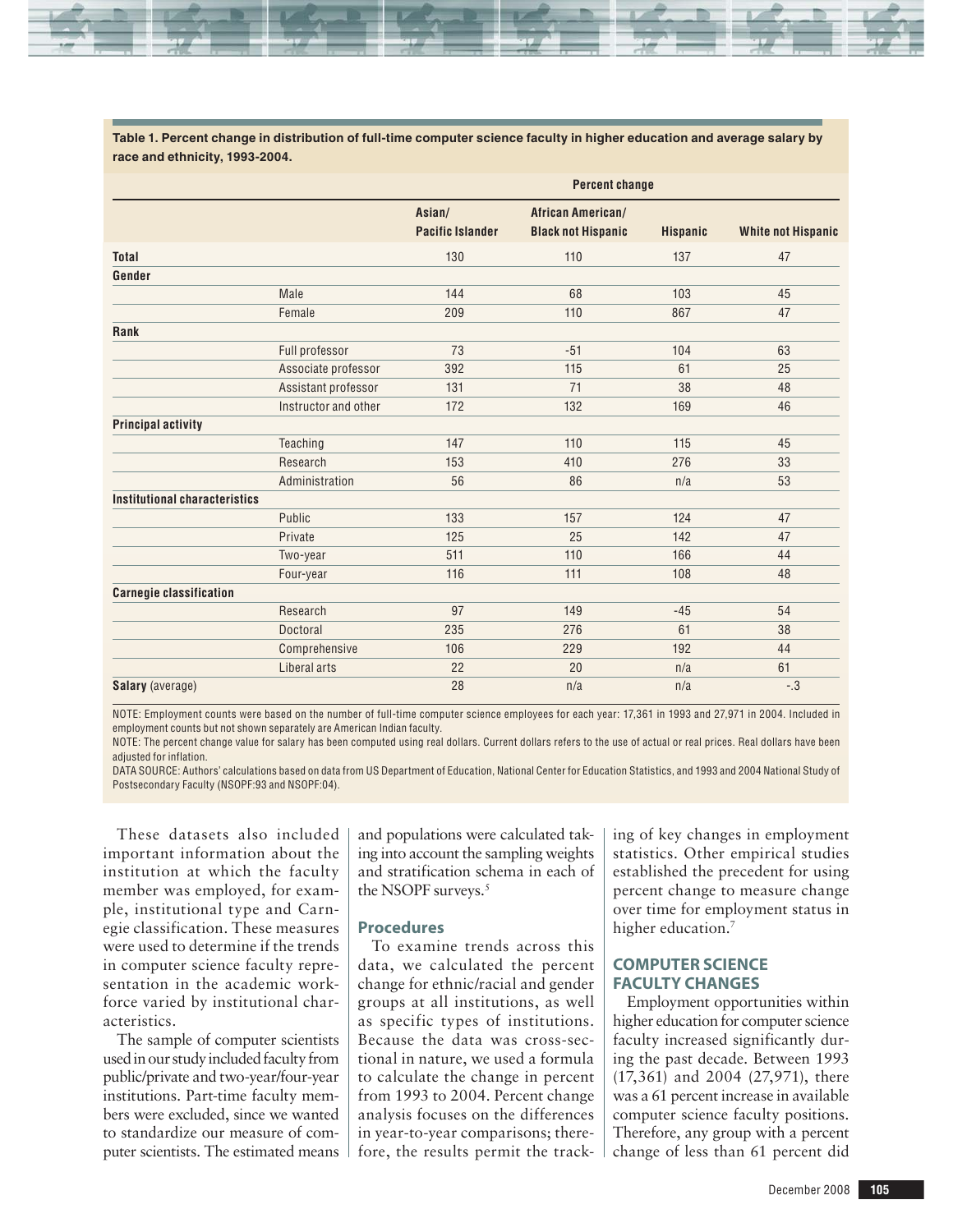| Table 2. Percent change in distribution of full-time computer science faculty in higher education by gender, 1993-2004. |                      |             |              |             |               |             |                       |  |  |
|-------------------------------------------------------------------------------------------------------------------------|----------------------|-------------|--------------|-------------|---------------|-------------|-----------------------|--|--|
|                                                                                                                         |                      | 1993        |              |             | 2004          |             | <b>Percent change</b> |  |  |
|                                                                                                                         |                      | <b>Male</b> | Female       | <b>Male</b> | <b>Female</b> | <b>Male</b> | Female                |  |  |
| <b>Total</b>                                                                                                            |                      | 79.9        | 20.1         | 69.4        | 30.6          | 39.9        | 145.3                 |  |  |
| Rank                                                                                                                    |                      |             |              |             |               |             |                       |  |  |
|                                                                                                                         | Full professor       | 88.5        | 11.5         | 75.3        | 24.7          | 37.1        | 246.0                 |  |  |
|                                                                                                                         | Associate professor  | 93.0        | 7.0          | 69.8        | 30.3          | 20.9        | 597.4                 |  |  |
|                                                                                                                         | Assistant professor  | 75.1        | 24.9         | 72.6        | 27.5          | 55.7        | 77.9                  |  |  |
|                                                                                                                         | Instructor and other | 69.2        | 30.8         | 63.9        | 36.2          | 48.8        | 89.4                  |  |  |
| <b>Principal activity</b>                                                                                               |                      |             |              |             |               |             |                       |  |  |
|                                                                                                                         | Teaching             | 77.9        | 22.1         | 67.2        | 32.8          | 39.0        | 139.1                 |  |  |
|                                                                                                                         | Research             | 87.4        | 12.6         | 83.4        | 16.6          | 53.7        | 112.3                 |  |  |
|                                                                                                                         | Administration       | 84.9        | 15.1         | 71.6        | 28.4          | 35.9        | 203.0                 |  |  |
| Institutional characteristics                                                                                           |                      |             |              |             |               |             |                       |  |  |
|                                                                                                                         | Public               | 78.3        | 21.7         | 67.2        | 32.9          | 38.3        | 144.3                 |  |  |
|                                                                                                                         | Private              | 85.7        | 14.3         | 78.4        | 21.6          | 47.4        | 143.4                 |  |  |
|                                                                                                                         | Two-year             | 70.3        | 29.7         | 54.3        | 45.7          | 24.4        | 147.9                 |  |  |
|                                                                                                                         | Four-year            | 84.4        | 15.7         | 77.7        | 22.3          | 48.3        | 128.8                 |  |  |
| <b>Carnegie classification</b>                                                                                          |                      |             |              |             |               |             |                       |  |  |
|                                                                                                                         | Research             | 87.2        | 12.8         | 80.9        | 19.1          | 49.5        | 140.4                 |  |  |
|                                                                                                                         | Doctoral             | 79.3        | 20.7         | 72.0        | 28.0          | 46.3        | 117.9                 |  |  |
|                                                                                                                         | Comprehensive        | 86.6        | 13.4         | 79.8        | 20.2          | 48.5        | 142.9                 |  |  |
|                                                                                                                         | Liberal arts         | 70.2        | 29.9         | 67.9        | 32.1          | 55.8        | 73.0                  |  |  |
| <b>Salary</b> (average)                                                                                                 |                      | \$48,588    | \$36,487     | \$65,784    | \$56,092      | 4.7         | 23.0                  |  |  |
| <b>Additional income</b>                                                                                                |                      | \$3,793     | \$2,129      | \$7,139     | \$3,080       | 57.5        | 13.9                  |  |  |
| <b>Career patents (average)</b>                                                                                         |                      | 0.1         | $\mathbf{0}$ | 1.2         | 0.3           | 1100.0      | 200.0                 |  |  |
| <b>Career publications (average)</b>                                                                                    |                      | 26.1        | 5.5          | 28.1        | 10.8          | 7.7         | 96.4                  |  |  |

**Table 2. Percent change in distribution of full-time computer science faculty in higher education by gender, 1993-2004.**

NOTE: Employment counts were based on the number of full-time computer science employees for each year: 27,971 in 2004 and 17,361 in 1993. Included in employment counts but not shown separately are American Indian faculty.

NOTE: While average salary and additional income are shown in current dollars, the percent change value for salary and additional income has been computed using real dollars. Current dollars refers to the use of actual or real prices. Real dollars have been adjusted for inflation.

DATA SOURCE: Authors' calculations based on data from US Department of Education, National Center for Education Statistics, and 1993 and 2004 National Study of Postsecondary Faculty (NSOPF:93 and NSOPF:04).

not keep pace with the growth in the academic job market. Interestingly, while white males remain the largest percentage of computer science faculty, for the most part their growth did not keep pace with the academic job market. Accordingly, the majority of the new positions were filled by people of color and women.

We can draw several key conclusions from this data regarding both race/ethnicity and gender. These results have implications for continued support both nationally—for example, the National Science Foundation—and locally—for example, high schools and universities—to encourage participation of underrepresented groups in the computer science profession.

### Race/ethnicity

As Table 1 demonstrates, four key conclusions emerged regarding race/ ethnicity.

First, whites continue to hold the largest portion of computer science faculty positions. However, the participation of people of color in computer science faculty positions is steadily increasing due to high growth patterns.

Second, among the groups of people of color, Asian/Pacific Islanders appear to be doing the best by all measures used for this study. However, African Americans/Blacks appear to be doing better with regard to employment at liberal arts institutions.

Third, two groups show through

within group comparison, by gender, in which females constitute a larger portion than males: African Americans/Blacks and whites. That is, in both groups, females hold a larger portion of within-group positions by gender than their male counterparts.

Fourth, all groups of color realized significant employment increases between 1993 and 2004. Notably, Hispanics had the largest total increase by a group.

### Gender

As Table 2 indicates, five key conclusions emerged regarding gender.

First, males continue to hold the largest portion of computer science faculty positions. However, female